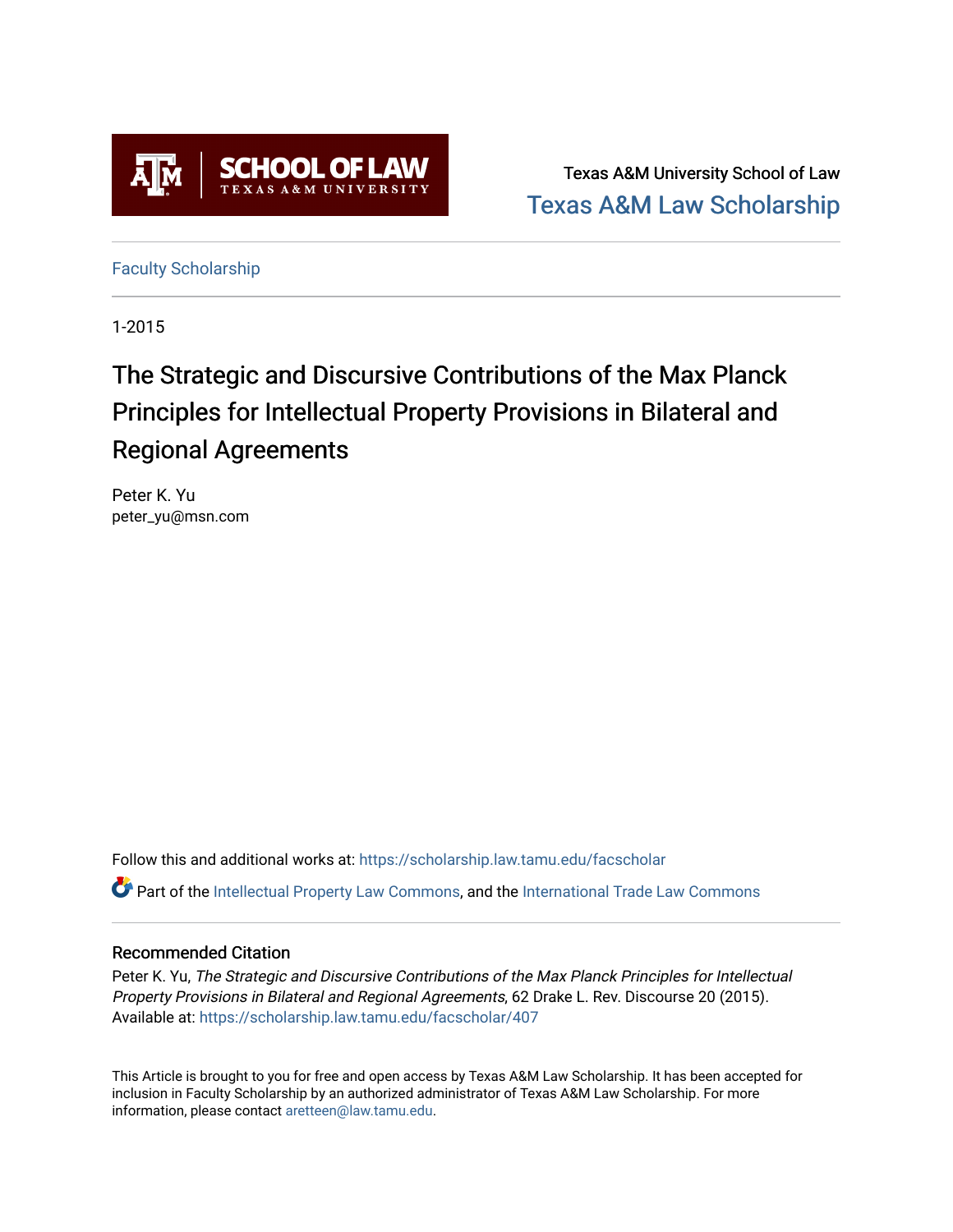# **THE STRATEGIC AND DISCURSIVE CONTRIBUTIONS OF THE MAX PLANCK PRINCIPLES FOR INTELLECTUAL PROPERTY PROVISIONS IN BILATERAL AND REGIONAL AGREEMENTS**

## *Peter K. Yu\**

#### TABLE OF **CONTENTS**

#### **I. INTRODUCTION**

In June **2013,** the internationally recognized Max Planck Institute for Intellectual Property and Competition Law (Max Planck Institute) – now the Max Planck Institute for Innovation and Competition-released its *Principles for Intellectual Property Provisions in Bilateral and Regional Agreements* (Max Planck Principles).' Drafted **by** the Institute's directors and research fellows in collaboration with a team of outside experts, this document seeks to facilitate the development of "international rules and procedures that can achieve a better, mutually advantageous and balanced regulation of international [intellectual property]."<sup>2</sup>

Copyright **0** 2014 Peter K Yu. Kern Family Chair in Intellectual Property Law and Director, Intellectual Property Law Center, Drake University Law School. The Author served as one of the **10** outside experts involved in the development of the Max Planck Principles for Intellectual Property Provisions in Bilateral and Regional Agreements. He would like to thank Josef Drexl, Reto Hilty, and Henning Grosse Ruse-Khan for their invitation to participate in this project, and Timothy Alberts for excellent research and editorial assistance.

**<sup>1.</sup>** MAX **PLANCK INST.** FOR **INTELLECTUAL** PROP. **& COMPETITION** LAW, PRINCIPLES FOR **INTELLECTUAL** PROPERTY PROVISIONS **IN** BILATERAL **AND** REGIONAL **AGREEMENTS (2013),** *available at* http://www.ip.mpg.de/files/pdf2/Principles for IP provisions in Bilateral and Regional Agreements finall.pdf [hereinafter MAX **PLANCK** PRINCIPLES].

<sup>2.</sup> *Id.* preface.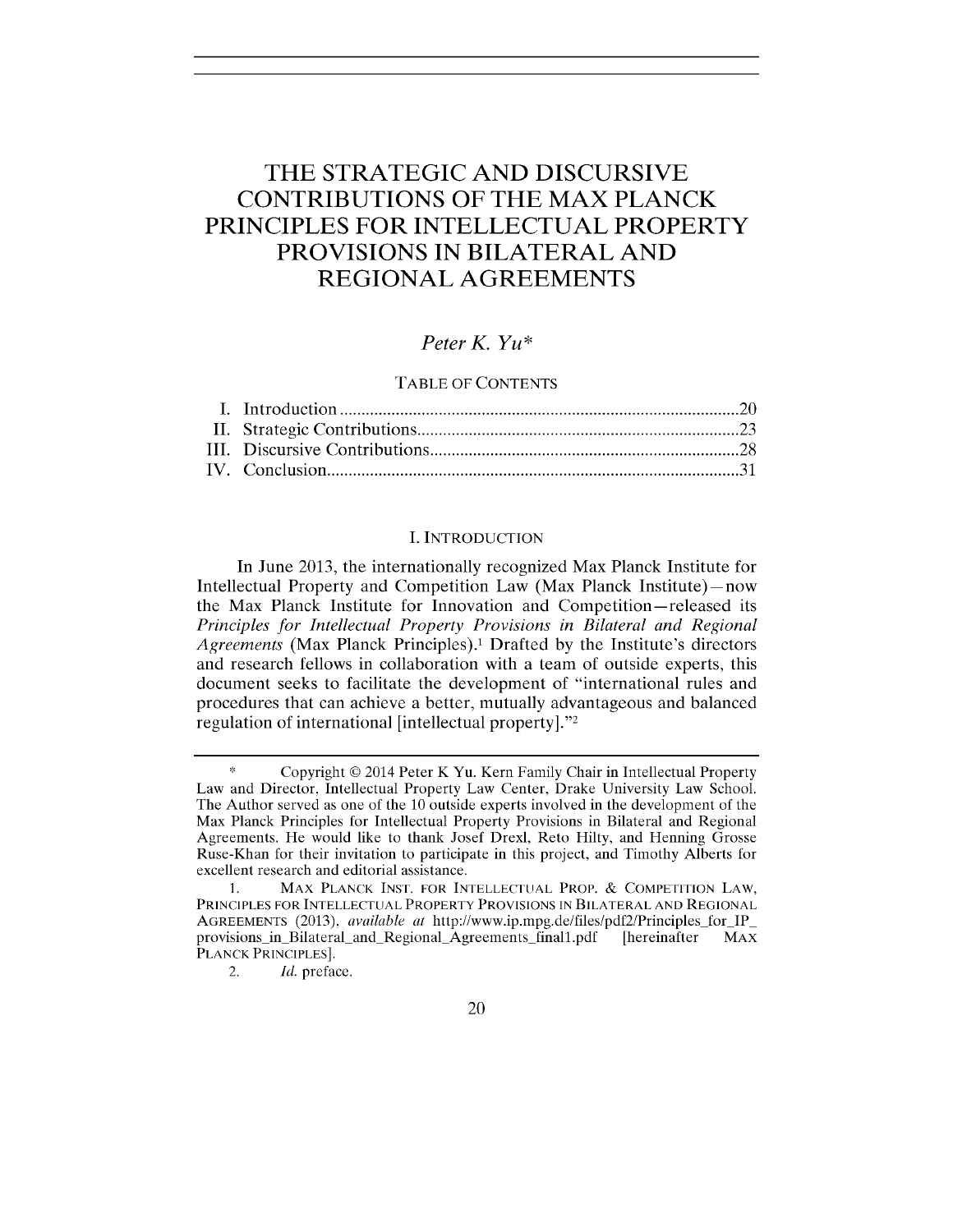#### Mar. 2014] *Max Planck Principles* 21

The goal of this document is straightforward. International trade negotiations have become increasingly complex,<sup>3</sup> and countries have repeatedly used intellectual property standards as bargaining chips.4 Even worse, many of the negotiated agreements were concluded through nontransparent, undemocratic, and unaccountable processes.' These recent negotiations have therefore created an urgency for international experts to endorse a set of consensus principles to guide the future development of bilateral and regional trade agreements (BRAs).

As with all documents drafted **by** a committee in collaboration with outside experts sharing different backgrounds, experiences, opinions, concerns, and ideological persuasions, the final text of the Max Planck Principles is filled with broad and compromising language. The document also does not provide any path-breaking solutions to problems it seeks to address, even though it does incorporate solutions that other commentators have previously explored. Instead, the Principles' strength and success lie in the important descriptive and normative statements they provide on how countries should negotiate intellectual property provisions in BRAs.

Although the document does not explicitly mention plurilateral agreements, it is likely to apply well to this type of agreement, which Simon Lester and Bryan Mercurio have referred to as a form of "loose" regional agreements.<sup>6</sup> Thus, the Max Planck Principles provide important guidance on not only the recent free trade and economic partnership agreements, such as those established **by** the European Union and the United States, but also the Anti-Counterfeiting Trade Agreement (ACTA),<sup>7</sup> the Trans-

**<sup>3.</sup>** For discussions of the complexities in international trade and intellectual property negotiations, see generally Peter K. Yu, *The Non-multilateral Approach to International Intellectual Property Norm-setting, in* RESEARCH HANDBOOK **ON INTERNATIONAL INTELLECTUAL** PROPERTY LAW (Daniel **J.** Gervais ed., forthcoming 2014) [hereinafter Yu, *International Intellectual Property Norm-setting];* Peter K. Yu, *International Enclosure, the Regime Complex, and Intellectual Property Schizophrenia,* **2007 MICH. ST.** L. REV. 1 [hereinafter Yu, *Regime Complex].*

*<sup>4.</sup> See* Peter K. Yu, *The International Enclosure Movement,* **82 IND. L.J. 827, 893-94 (2007).**

*<sup>5.</sup> See, e.g.,* Peter K. Yu, *Six Secret (and Now Open) Fears of ACTA, 64* **SMU** L. REV. **975, 998-1015** (2011) [hereinafter Yu, *Six Secret Fears]* (discussing the secretive process used to negotiate the Anti-Counterfeiting Trade Agreement).

**<sup>6.</sup>** Simon Lester **&** Bryan Mercurio, *Introduction* to BILATERAL **AND REGIONAL TRADE AGREEMENTS: CASE STUDIES 1,** 2 (Simon Lester **&** Bryan Mercurio eds., **2009).**

*<sup>7.</sup>* Anti-Counterfeiting Trade Agreement, *opened for signature May* **1, 2011,**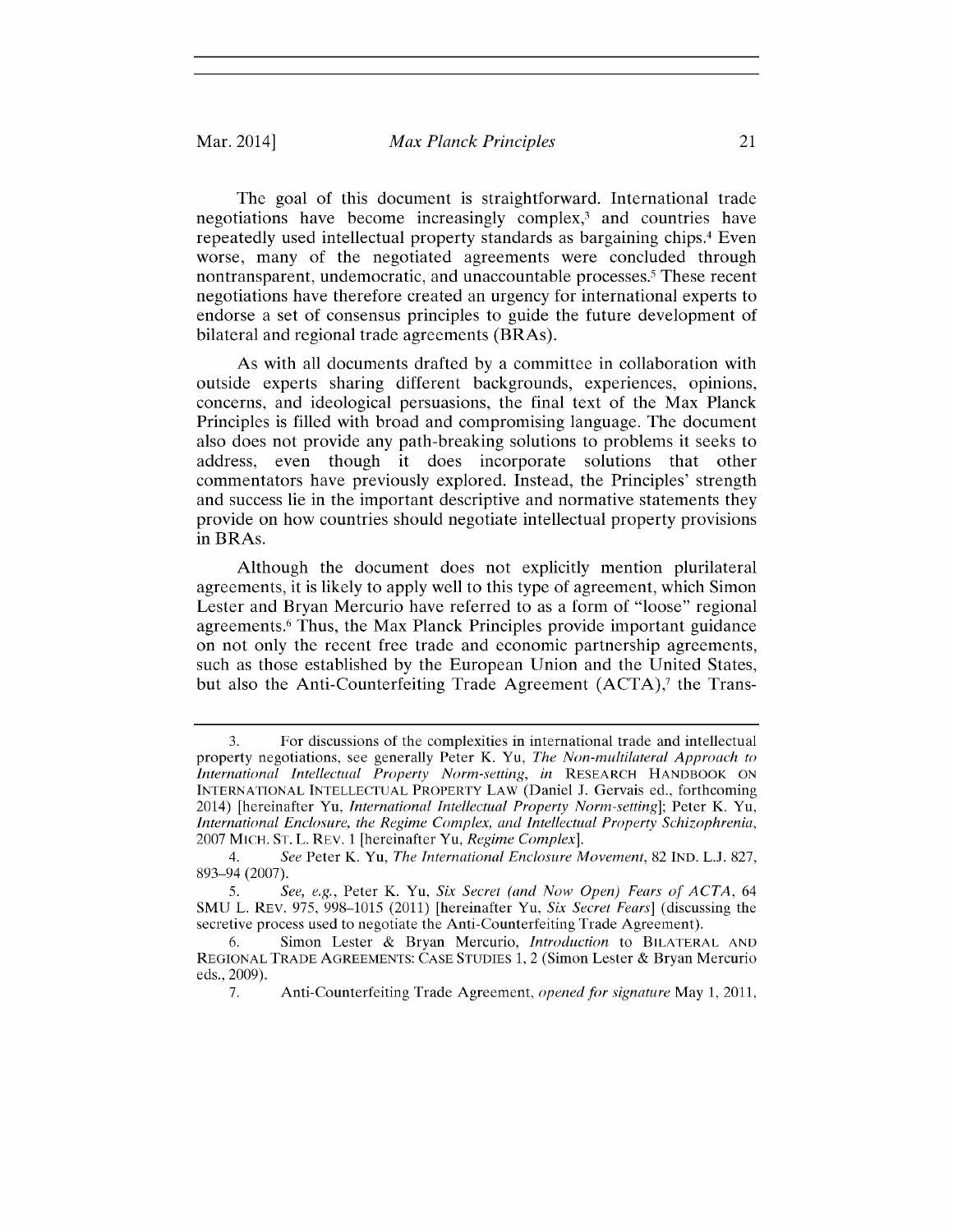Pacific Partnership (TPP) Agreement,<sup>8</sup> the Transatlantic Trade and Investment Partnership (TTIP) Agreement,<sup>9</sup> and the Regional Comprehensive Economic Partnership (RCEP) Agreement.10

The Max Planck Principles are **highly** authoritative, thanks to the initiative of the Institute, the tireless drafting efforts of its directors and research fellows-most notably, Henning Grosse Ruse-Khan (the project's coordinator)-the participation of **10** outside experts, and the endorsement of dozens of signatories." Representing many different countries, these signatories come from diverse and wide-ranging backgrounds, including the policy circle, academia, and civil society organizations.12

Notwithstanding the Principles' specific focus and the constraints of the drafting process, the document makes important contributions at both the strategic and discursive levels. This Essay discusses these two sets of contributions and situates them in the context of the ongoing challenges confronting the development of the international trading and intellectual property systems." The Essay concludes **by** briefly highlighting two important areas of interfaces that the Principles, **by** design, are unable to address. <sup>14</sup>

Although this Essay was written with the Max Planck Principles in mind, much of the analysis will apply to other documents seeking to delineate a set of coherent principles on intellectual property provisions in BRAs. **A** case in point is the Global Congress Declaration on Fundamental

**13.** *See* discussion *infra* Parts **11-111.**

**<sup>50</sup>** I.L.M. 243.

**<sup>8.</sup>** *See Trans-Pacific Partnership (TPP),* OFF. **U.S.** TRADE REPRESENTATIVE, http://www.ustr.gov/tpp (last visited Feb. **19,** 2014) (providing information about the TPP).

*<sup>9.</sup> See Transatlantic Trade and Investment Partnership (T-TIP),* **OFF. U.S. TRADE** REPRESENTATIVE, http://www.ustr.gov/ttip (last visited Feb. **19,** 2014) (providing information about the TTIP).

**<sup>10.</sup>** *See Regional Comprehensive Economic Partnership (RCEP), N.Z.* MINISTRY **FOREIGN AFF. &** TRADE, http://www.mfat.govt.nz/Trade-and-Economic-Relations/2-Trade-Relationships-and-Agreements/RCEP/ (last updated Oct. 14, **2013)** (providing information about the RCEP).

<sup>11.</sup> *See List of Drafters*, MAX PLANCK INST. FOR INNOVATION &<br>COMPETITION, http://www.ip.mpg.de/en/pub/news/fta statement/list of drafters.cfm **COMPETITION,** http://www.ip.mpg.de/en/pub/news/fta-statement/list-of-drafters.cfm (last updated Feb. **18,** 2014); *List of Supporters,* MAX **PLANCK INST.** FOR **INNOVATION & COMPETITION,** http://www.ip.mpg.de/en/pub/news/fta-statement/list-of-supporters. cfm (last updated Feb. **18,** 2014).

<sup>12.</sup> *See List of Supporters, supra note* **11.**

<sup>14.</sup> *See discussion infra* Part IV.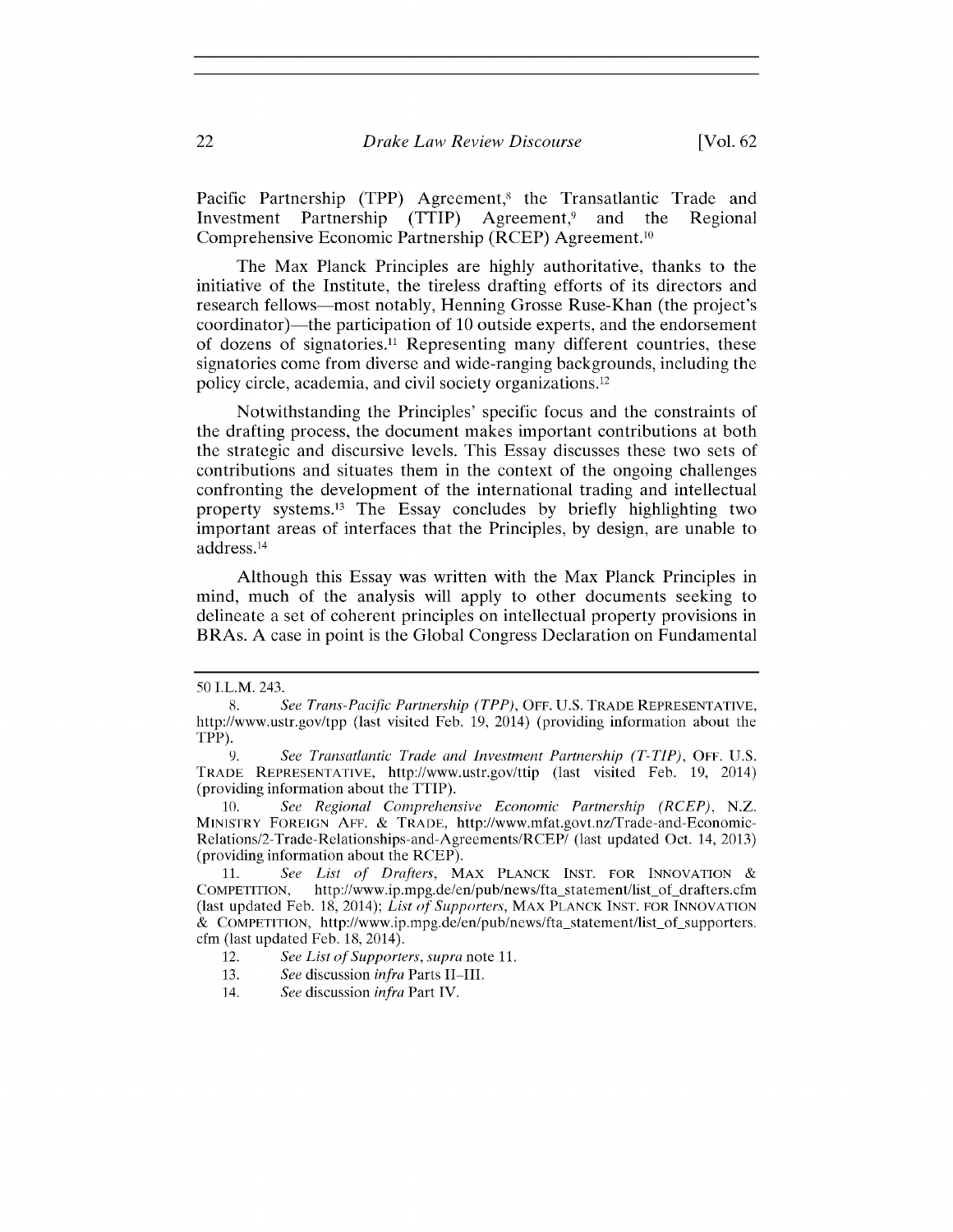Public Interest Principles for International Intellectual Property Negotiations." Drafted and endorsed **by** researchers, scholars, and policy specialists from more than 40 countries, this declaration built on the Max Planck Principles and was recently adopted at the Third Global Congress on Intellectual Property and the Public Interest in Cape Town, South Africa, in December **2013.16** Like the earlier document, this new declaration is badly needed in light of the increasing comprehensiveness, complexity, and fragmentation of the international trading and intellectual property systems.

#### **II. STRATEGIC CONTRIBUTIONS**

Although the Max Planck Principles were drafted in collaboration with academic commentators, the document is more practical than theoretical. The Principles provide direct guidance on how countries, developing countries in particular, can enhance their bargaining position while at the same time providing much-needed adjustments to the international trading and intellectual property systems.<sup>17</sup> Such guidance is particularly welcome for developing countries, which often "lack **...** resources, expertise, leadership, negotiation sophistication, [and] bargaining power."<sup>18</sup>

As a strategic document, the Max Planck Principles make four important contributions. The first contribution is the assistance they provide to promote coherence in an increasingly complex and fragmented international trading system. As **I** have noted in an earlier article, fragmentation occurs along geographic, sectoral, and disciplinary lines.<sup>19</sup> Although commentators have yet to achieve consensus on whether fragmentation helps or hurts developing countries, most commentators take the view that fragmentation tends to hurt these countries more than it helps them.<sup>20</sup> As a result, the development of clear and concise principles is

*<sup>15.</sup>* See *Global Congress* Endorses *Principles for International Intellectual Property; Criticizes* Trans *Pacific Partnership (TPP),* PROGRAM **ON INFO. JUST. & INTELL.** PROP. (Dec. **16, 2013),** http://www.pijip.org/2013/12/16/global-congressendorses-principles-for-international-intellectual-property-criticizes-trans-pacificpartnership-tpp.

**<sup>16.</sup>** *See id.*

**<sup>17.</sup>** *See* MAX **PLANCK** PRINCIPLES, *supra note* **1, 11-30.**

**<sup>18.</sup>** Peter K. Yu, *Access to Medicines, BRICS Alliances, and Collective Action,* 34 AM. **J.L. &** MED. 345, **386 (2008).**

**<sup>19.</sup>** *See Yu, Regime Complex, supra* note **3,** at **21-32.**

<sup>20.</sup> *See* Peter K. Yu, *ACTA and Its Complex Politics,* **3** WIPO **J. 1, 11** (2011);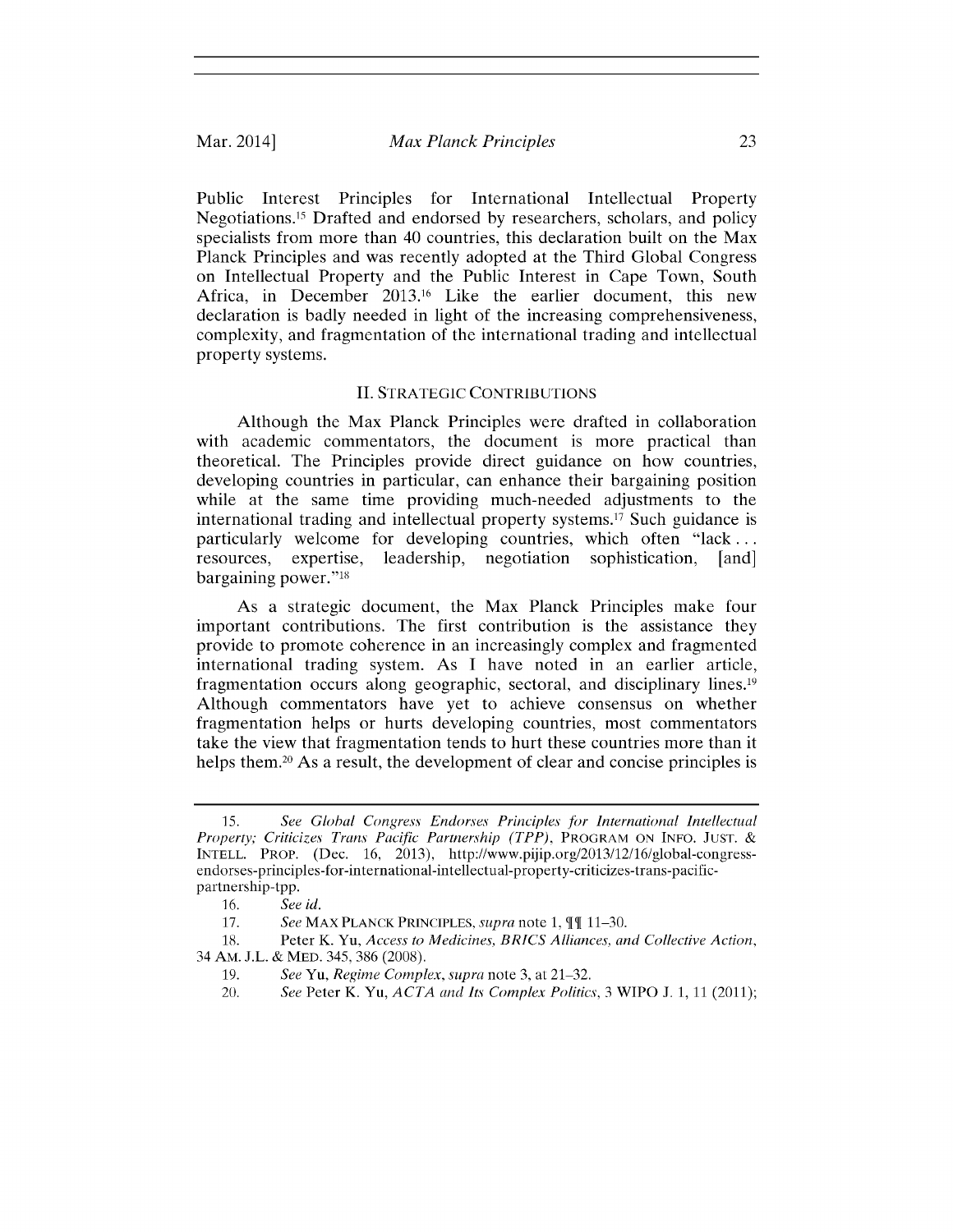needed to reduce complexity and fragmentation.

In the past few years, commentators have widely lamented the incoherence of the international intellectual property regime-or, more correctly, the "international intellectual property regime complex,"<sup>21</sup> which can be defined as "a non-hierarchical, decentralised conglomerate regime that includes not only the traditional area of intellectual property laws and policies, but also the overlapping areas in related international regimes or fora." 22 For example, the *Gowers Review of Intellectual Property (Gowers Review),* which was commissioned **by** the **U.K.** government, underscored the need to develop intellectual property rights in a coherent manner within both the national and international regulatory systems.<sup>23</sup> Jagdish Bhagwati, researchers from the Asian Development Bank, and other commentators also alerted us to the problems created **by** the so-called "spaghetti bowl" or the "noodle bowl."<sup>24</sup> As Viet Do and William Watson vividly described, "[t]he reality of [regional trade agreements] is a certain lumpiness, with the spaghetti tangled in or around four or five discernible clumps—meatballs, perhaps."25

The second contribution of the Max Planck Principles concerns the guidance they provide to restore the balance within the international trading and intellectual property systems. While the acute power asymmetry between developed and developing countries has made such restoration very difficult, if not impossible, the guidance the document

24. *See* Jagdish Bhagwati, *U.S.* Trade *Policy:* The *Inftituation with Free Trade Areas,* in JAGDISH BHAGWATI **& ANNE O.** KRUEGER, THE DANGEROUS DRIFT TO PREFERENTIAL TRADE AGREEMENTS **1, 2-3 (1995);** Wang Jiangyu, Association *of* Southeast *Asian Nations-China Free Trade Agreement, in* BILATERAL **AND REGIONAL TRADE AGREEMENTS: CASE STUDIES,** *supra* note **6,** at **192,** 224; Richard Baldwin, *Managing the Noodle Bowl: The Fragility of East Asian Regionalism,* **53 SING. ECON.** REV. 449 **(2008);** Yu, *Sinic Trade Agreements, supra* note 20, at **978;** Masahiro Kawai **&** Ganeshan Wignaraja, *Asian FTAs: Trends and Challenges* 13-14 (Asian Dev. Bank Inst., Working Paper No. 144, **2009),** *available at* http://ssrn.com/abstract= **1480508.**

**25.** Viet **D.** Do **&** William Watson, *Economic Analysis of Regional Trade Agreements, in* **REGIONAL TRADE AGREEMENTS AND** THE WTO **LEGAL** SYSTEM 7, **<sup>10</sup>** (Lorand Bartels **&** Federico Ortino eds., **2006).**

Peter K. Yu, *Sinic Trade Agreements,* 44 **U.C.** DAVIS L. REV. **953, 978-79** (2011).

<sup>21.</sup> *Yu, Regime Complex, supra* note **3,** at **13.** For discussions of this regime complex, see *id.* at **13-21;** Kal Raustiala, Commentary, *Density and Conflict in International Intellectual Property Law,* 40 **U.C.** DAVIS L. REV. 1021, **1025-29 (2007).**

<sup>22.</sup> Peter K. Yu, *The Global Intellectual Property Order and Its Undetermined Future,* 1 WIPO **J. 1,** 4 **(2009)** [hereinafter Yu, *Global Intellectual Property Order].*

**<sup>23.</sup>** *See* ANDREW **GOWERS,** GOWERS REVIEW **OF INTELLECTUAL PROPERTY 58-61 (2006).**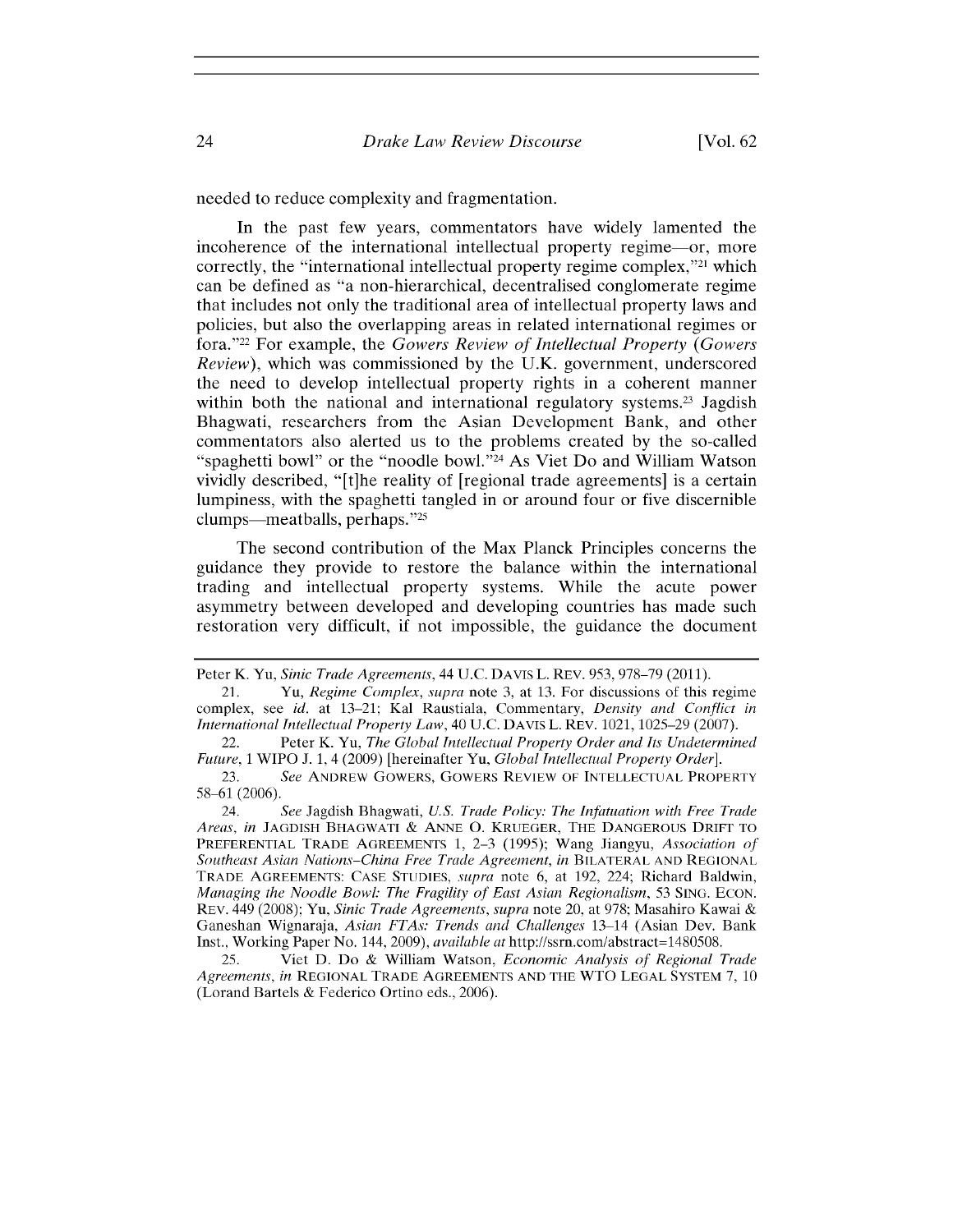provides helps level the playing field quite considerably. 26 The Principles also provide the much-needed roadmap to help developing countries strengthen their bargaining position while increasing their sophistication in negotiating **BRAs.27**

One of the challenges concerning developing countries during the negotiation of the Agreement on Trade-Related Aspects of Intellectual Property Rights (TRIPS Agreement)<sup>28</sup> was their limited knowledge about intellectual property and their equally limited ability to bargain with developed countries. As Carolyn Deere Birkbeck, Peter Drahos, Susan Sell, and many other commentators noted, developed countries and their supportive industries successfully used their superior knowledge in the intellectual property field to overwhelm negotiators from developing countries. <sup>29</sup>**If** this unfortunate piece of history is not to be repeated, the latter group needs to better understand the system while strengthening their negotiating abilities. The Principles will come in handy to provide strategic guidance in both directions.

The third contribution of the Max Planck Principles relates to the emphasis they place on flexibilities and "ceilings."<sup>30</sup> These ceilings are meant to be contrasted with "floors," which are common and ubiquitous in agreements designed to set international minimum standards-be they trade agreements, intellectual property agreements, or other types of agreements. 31 The Principles explicitly recognize the need for countries to

**<sup>26.</sup>** See, e.g., MAX **PLANCK** PRINCIPLES, *supra note* **1, 11 11, 13, 18,** 20, 21, 22, **27, 28, 29, 30.**

**<sup>27.</sup>** See, e.g., id. *1* **13, 16, 26.**

**<sup>28.</sup>** Agreement on Trade-Related Aspects of Intellectual Property Rights, Apr. **15,** 1994, Marrakesh Agreement Establishing the World Trade Organization, Annex **1C, 108** Stat. **4809, 1869 U.N.T.S. 299** [hereinafter TRIPS Agreement].

**<sup>29.</sup>** See CAROLYN DEERE, THE **IMPLEMENTATION GAME:** THE TRIPS **AGREEMENT AND** THE GLOBAL **POLITICS** OF **INTELLECTUAL** PROPERTY REFORM **IN DEVELOPING** COUNTRIES **8, 54-55 (2009); SUSAN** K. **SELL,** PRIVATE POWER, PUBLIC LAW: THE **GLOBALIZATION** OF **INTELLECTUAL** PROPERTY RIGHTS **98 (2003);** Peter *Drahos, Negotiating Intellectual Property Rights: Between Coercion and Dialogue, in* GLOBAL **INTELLECTUAL** PROPERTY RIGHTS: **KNOWLEDGE, ACCESS AND DEVELOPMENT 161, 169** (Peter Drahos **&** Ruth Mayne eds., 2002).

**<sup>30.</sup>** *See* MAX **PLANCK** PRINCIPLES, *supra note* **1,** *4. See generally* Annette Kur **&** Henning Grosse Ruse-Khan, *Enough Is Enough-The Notion of Binding Ceilings in International Intellectual Property Protection, in INTELLECTUAL PROPERTY* RIGHTS **IN A** FAIR WORLD TRADE SYSTEM: PROPOSALS FOR REFORM OF TRIPS **359** (Annette Kur with Marianne Levin eds., 2011) (discussing the notion of ceilings in intellectual property law and policy).

**<sup>31.</sup>** *See* Peter K. Yu, *TRIPS Enforcement and Developing Countries,* **26** AM.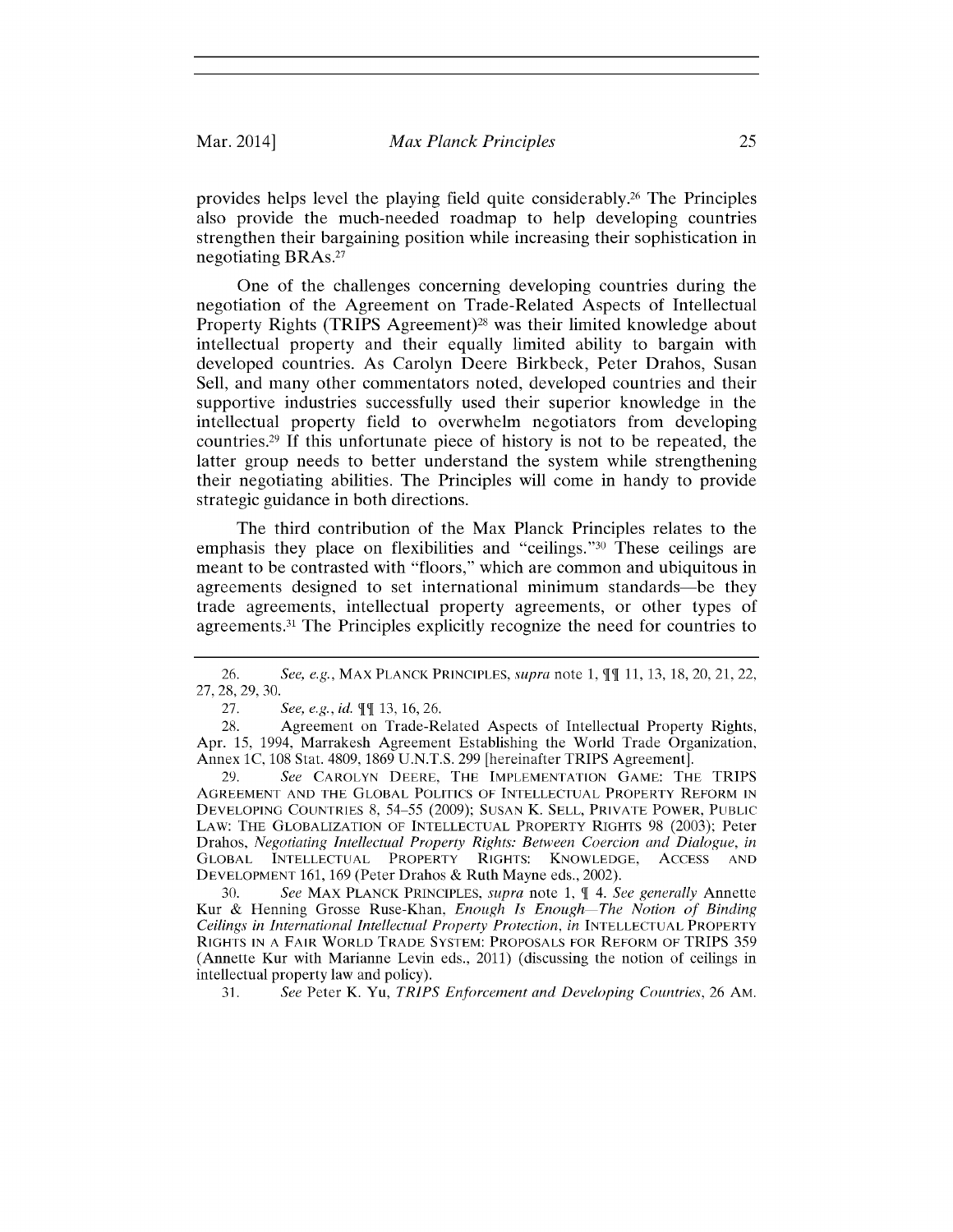adopt standards that are tailored to their social, economic, and technological conditions.3 2 The document also highlights the concern that the detailed and **highly** prescriptive standards many BRAs transplant from developed to developing countries fail to take account of the latter's specific needs, interests, conditions, and priorities.<sup>33</sup>

Since the beginning of this millennium, developing countries have successfully launched development agendas at the World Trade Organization (WTO), the World Intellectual Property Organization (WIPO), and in other fora governing public health, human rights, biological diversity, food and agriculture, and information and communications.3 4 Although these agendas have primary foci in different issue areas, they work in tandem to preserve the sovereignty, autonomy, and policy space countries fought hard to retain in the international intellectual property regime.

The final contribution of the Max Planck Principles pertains to the focus they generate on inclusiveness. The document outlines ways to ensure that BRAs will be negotiated in processes that involve multiple stakeholders and that provide meaningful and equal opportunities for these various actors to influence the negotiations.35 More importantly, the Principles help facilitate the development of treaties and trade mechanisms that are democratically designed, achieve legitimacy, earn public trust, and have staying power. In the long run, well- and fairly-negotiated outcomes<sup>36</sup> will bring more benefits to both developed and developing countries than what we have today.

Even though the WTO and its developed country members have thus far refused to admit it, one of the major challenges in the current Doha Development Round of Trade Negotiations is that the international trading body-and, **by** extension, its TRIPS Agreement-has lost its legitimacy and the trust of a large number of WTO members, especially those in the developing world.<sup>37</sup> Although developing countries were

**U. INT'L** L. REV. **727, 756-57 (2011).**

**<sup>32.</sup>** See MAX PLANCK PRINCIPLES, *supra* note 1,  $\P$  [6, 11, 18.

**<sup>33.</sup>** *See id. 7.*

<sup>34.</sup> *See* Peter K. Yu, *A Tale of Two Development Agendas,* **35** OHIo N.U. L. REV. 465, 511-40 **(2009).**

**<sup>35.</sup>** See MAX PLANCK PRINCIPLES, *supra* note 1,  $\P\P$  10-17.

**<sup>36.</sup>** *Cf id.* **1 18-22** (advancing principles to facilitate the development of well- and fairly-negotiated outcomes).<br>37. See SELL. supra note 2

**<sup>37.</sup>** *See SELL, supra* note **29,** at **173;** Peter K. Yu, *The Objectives and Principles of the TRIPS Agreement,* 46 Hous. L. REV. **979, 1024 (2009).**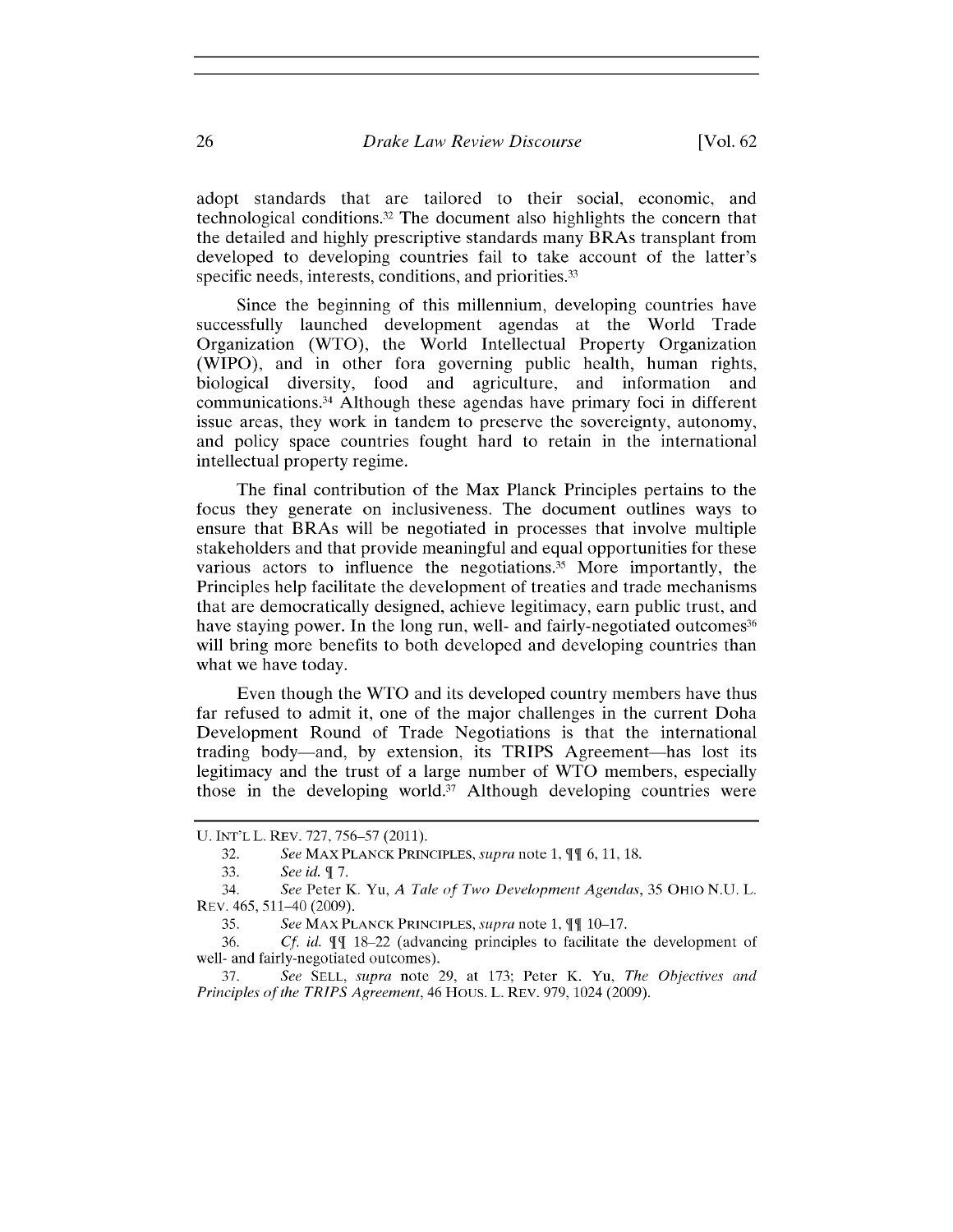promised concessions in textiles and agriculture in exchange for stronger intellectual property protection and expanded market access, developed countries have not fulfilled their part of the bargain. <sup>8</sup>**A** case in point is developing countries' continued frustration with agricultural subsidiescotton subsidies, in particular.<sup>39</sup> Another example is developed countries' continued failure to transfer technology to developing countries despite the explicit obligations under Articles 66 and 67 of the TRIPS Agreement<sup>40</sup> and Paragraph 11.2 of the Doha Ministerial Decision of 14 November 2001.41

Thus, if the WTO and its TRIPS Agreement are to regain legitimacy, BRAs have to be negotiated in a way that is both fair and inclusive. Adhering to the Principles will not guarantee that the negotiated agreements will be fair to both sides, due in large part to developing countries' drastically weaker bargaining power. Nevertheless, such adherence would help create a fair and inclusive process, which in turn could yield more buy-in from developing countries even if they could not bargain with developed countries as equal partners.

Taken together, all four contributions have shown how the Max Planck Principles can provide important strategic guidance on how countries can develop intellectual property provisions in future BRAs. The first three contributions discussed in this section-coherence, balance, and flexibility-parallel the analytical framework used in the *Gowers Review. <sup>42</sup>* The last contribution-inclusiveness-was a major concern sparked **by** the increasingly inappropriate negotiation of "country club" agreements among developed and like-minded countries-a phenomenon that began only a few years ago.43

**<sup>38.</sup>** *See* Peter K. Yu, *Are Developing Countries Playing a Better TRIPS Game?,* **16** UCLA **J. INT'L L. & FOREIGN AFF. 311, 318-19 (2011);** Peter K. Yu, *TRIPs and Its Discontents, 10* MARQ. **INTELL.** PROP. L. REV. **369, 379-86 (2006).**

**<sup>39.</sup>** *See* Ravi Kanth Devarakonda, *TRADE: "Cotton Dossier" Will Make or Break WTO's Doha Round,* INTER PRESS **SERVICE** (June *9,* 2010), http://www. ipsnews.net/2010/06/trade-cotton-dossier-will-make-or-break-wtorsquos-doha-round/.

<sup>40.</sup> TRIPS Agreement arts. **66-67.**

<sup>41.</sup> World Trade Organization, Implementation-Related Issues and Concerns: Decision of 14 November 2001,  $\P$  11.2, WT/MIN(01)/17, 41 I.L.M. 757 (2002).

<sup>42.</sup> *See GOWERS, supra* note **23,** at **6-7.**

<sup>43.</sup> *See* Daniel Gervais, *Country Clubs, Empiricism, Blogs and Innovation: The Future of International Intellectual Property Norm Making in the Wake of ACTA, in* **TRADE GOVERNANCE IN THE DIGITAL AGE:** WORLD TRADE FORUM **323,** 324 (Mira Burri **&** Thomas Cottier eds., 2012); Peter K. Yu, *The ACTA/TPP Country Clubs, in*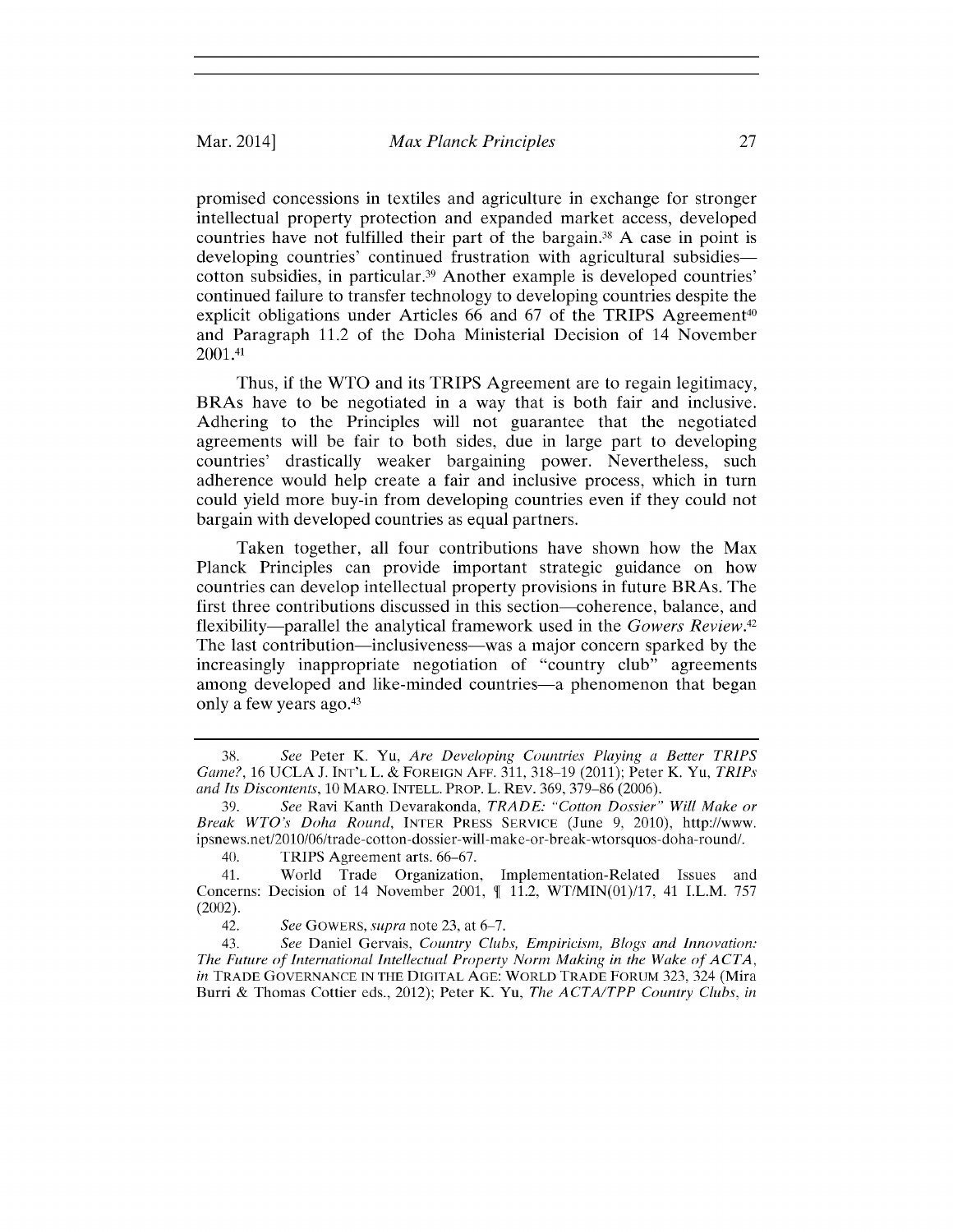#### III. **DISCURSIVE CONTRIBUTIONS**

The second set of contributions made **by** the Max Planck Principles concern the ongoing intellectual property debate. Endorsed **by** intellectual property experts from around the world,<sup>44</sup> the document serves as an authoritative statement not only on what policymakers and negotiators should do, but also on what is wrong with our current intellectual property system-domestic and international alike.

At the discursive level, the Principles make six important contributions. First, the intellectual property system cannot be designed with the belief that one size will always fit all. More importantly, if there is only one size, that size cannot be extra-large.45 As **I** have noted repeatedly, the TRIPS Agreement is flawed not only because it is "one size fits all" but also because it is "super size fits all."<sup>46</sup> Economists and development experts have empirically shown that countries need to adopt intellectual property standards that are tailored to their economic conditions, imitative or innovative capacity, research and development productivities, and the presence of the much-needed human capital.47 It is therefore **highly** important that the Principles call for the inclusion of prodevelopment flexibilities and safeguards in BRAs.<sup>48</sup>

Second, intellectual property should be developed in a transparent, democratic process that provides accountability. The procedures that the Max Planck Principles call for stand in stark contrast to the nontransparent, undemocratic, and unaccountable processes that have been used to negotiate **ACTA,** the TPP, the TTIP, and other BRAs.49 The contrasting processes explain why such negotiations have thus far been **highly** controversial. The efforts to sign **ACTA,** for example, attracted protests from the public in multiple European cities and resulted in an unprecedented rejection by the European Parliament.<sup>50</sup>

**ACCESS** TO INFORMATION **AND** KNOWLEDGE: **21ST CENTURY CHALLENGES IN INTELLECTUAL** PROPERTY **AND KNOWLEDGE GOVERNANCE 258** (Dana Beldiman ed., 2014); Yu, *Six Secret Fears, supra* note **5,** at **1074-83.**

*<sup>44.</sup> See List of Drafters, supra note 11; List of Supporters, supra note* **11.**

*<sup>45.</sup> See* James Boyle, *A Manifesto on WIPO and the Future of Intellectual Property,* 2004 **DUKE** L. **& TECH.** REV., No. **9,** at **1,** 3-4.

<sup>46.</sup> *E.g., Yu,* Global *Intellectual Property Order, supra* note 22, at **9.**

*<sup>47.</sup> See* Peter K. Yu, *From Pirates to Partners: Protecting Intellectual Property in China in the Twenty-First Century, 50* **Am. U.** L. REV. **131, 233** n.502 (2000).

<sup>48.</sup> *See, e.g.,* **MAX PLANCK PRINCIPLES,** *supra note* **1,** 4, **5,** 21.

*<sup>49.</sup> See id. I* **10,** 12, **13,** 14, **15, 17, 28.**

*<sup>50.</sup> See* **MONICA** HORTEN, **A** COPYRIGHT **MASQUERADE:** How CORPORATE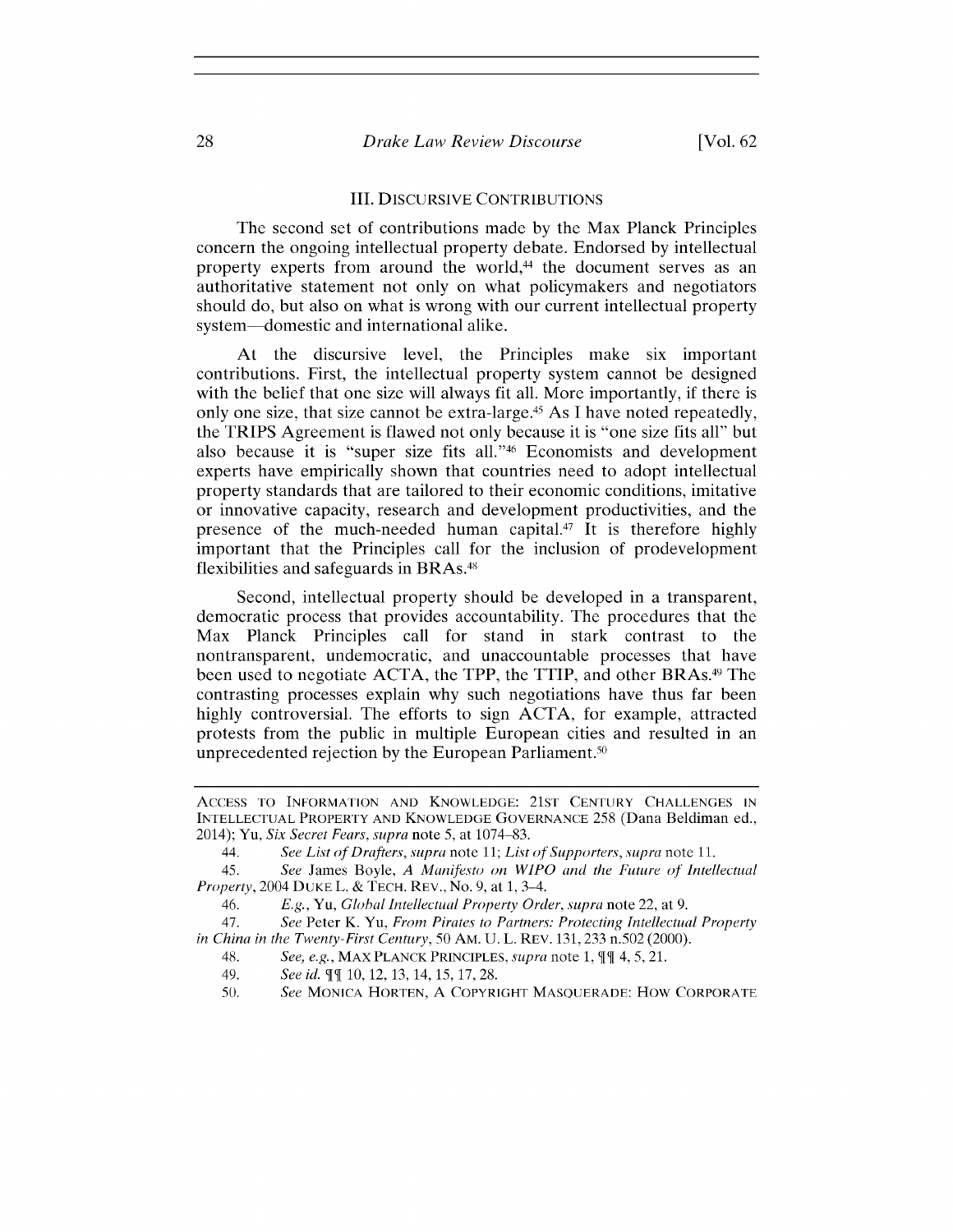Third, the development of intellectual property law and policy should not be conducted as a faith- or rhetoric-based exercise. Instead, it should be based on empirical support and verifiable data.<sup>51</sup> Not only do the Max Planck Principles call for evidence-based law- and policymaking, but they also underscore the importance of undertaking impact studies.<sup>52</sup> Those studies are consistent with the WIPO Development Agenda, which includes "assessment, evaluation, and impact studies" among one of its six clusters of recommendations.<sup>53</sup> Impact assessments have also been widely used in the fields of biological diversity, human rights, and public health. <sup>54</sup>

Fourth, the negotiation of intellectual property provisions in BRAs should not privilege intellectual property rights holders.<sup>55</sup> Although rights holders have played an admittedly important role in the intellectual property system, the advent of new technologies-including the internet and other new media—has led to the emergence of a rich and wide variety of new or previously unengaged stakeholders.<sup>56</sup> Thus, regardless of how good the intentions of intellectual property rights holders may be, it would be **highly** unwise to leave the development of the intellectual property system to only a narrow group of self-interested players.<sup>57</sup>

*53. The 45 Adopted Recommendations Under the WIPO Development Agenda,* **WORLD INTELL. PROP.** ORG., cluster **D,** http://www.wipo.int/ip-development /en/agenda/recommendations.html (last visited Feb. **19,** 2014).

*54. See, e.g.,* Convention on Biological Diversity art. 14(1)(a), June **5, 1992, 1760** U.N.T.S. 143; U.N. Econ. **&** Soc. Council, Comm. on Econ., Soc. **&** Cultural Rights, General Comment No. **17:** The Right of Everyone to Benefit from the Protection of the Moral and Material Interests Resulting from Any Scientific, Literary or Artistic Production of Which He or She Is the Author (Article **15,** Paragraph 1(c), of the Covenant) **1 35,** U.N. Doc. **E/C.12/GC/17** (Jan. 12, **2006),** *available at* http://www.unhcr.org/refworld/category,LEGAL,CESCR,,,441543594,0.html; Comm'n on Intellectual Prop. Rights, Innovation **&** Pub. Health, World Health Org., *Public Health: Innovation and Intellectual Property Rights 10* **(2006).**

*57.* The same argument could be made against a process that privileges civil society organizations. As far as intellectual property is concerned, however, these organizations have not yet achieved as privileged a position as that of intellectual

**LOBBYING THREATENS ONLINE FREEDOMS 106-28 (2013).**

*<sup>51.</sup> See* **WILLIAM PATRY,** How **To** Fix **COPYRIGHT** *49-74* (2011); Yu, *The International Enclosure Movement, supra* note 4, at **897-99.**

**<sup>52.</sup>** *See* **MAX PLANCK PRINCIPLES,** *supra note* **1, 16,** 22; *see also* Peter K. *Yu, Intellectual Property and Human Rights in the Nonmultilateral Era, 64* **FLA.** L. REV. 1045, **1096-98** (2012) (discussing the need for human rights impact assessments); Yu, *The International Enclosure Movement, supra* note *4,* at **901** (discussing the need for impact studies in the intellectual property area).

*<sup>55.</sup> See* **MAX PLANCK PRINCIPLES,** *supra note* **1, 11 10,** 14, **15, 17,** 22.

*<sup>56.</sup> See* Yu, *A Tale of Two Development Agendas, supra* note 34, at **538.**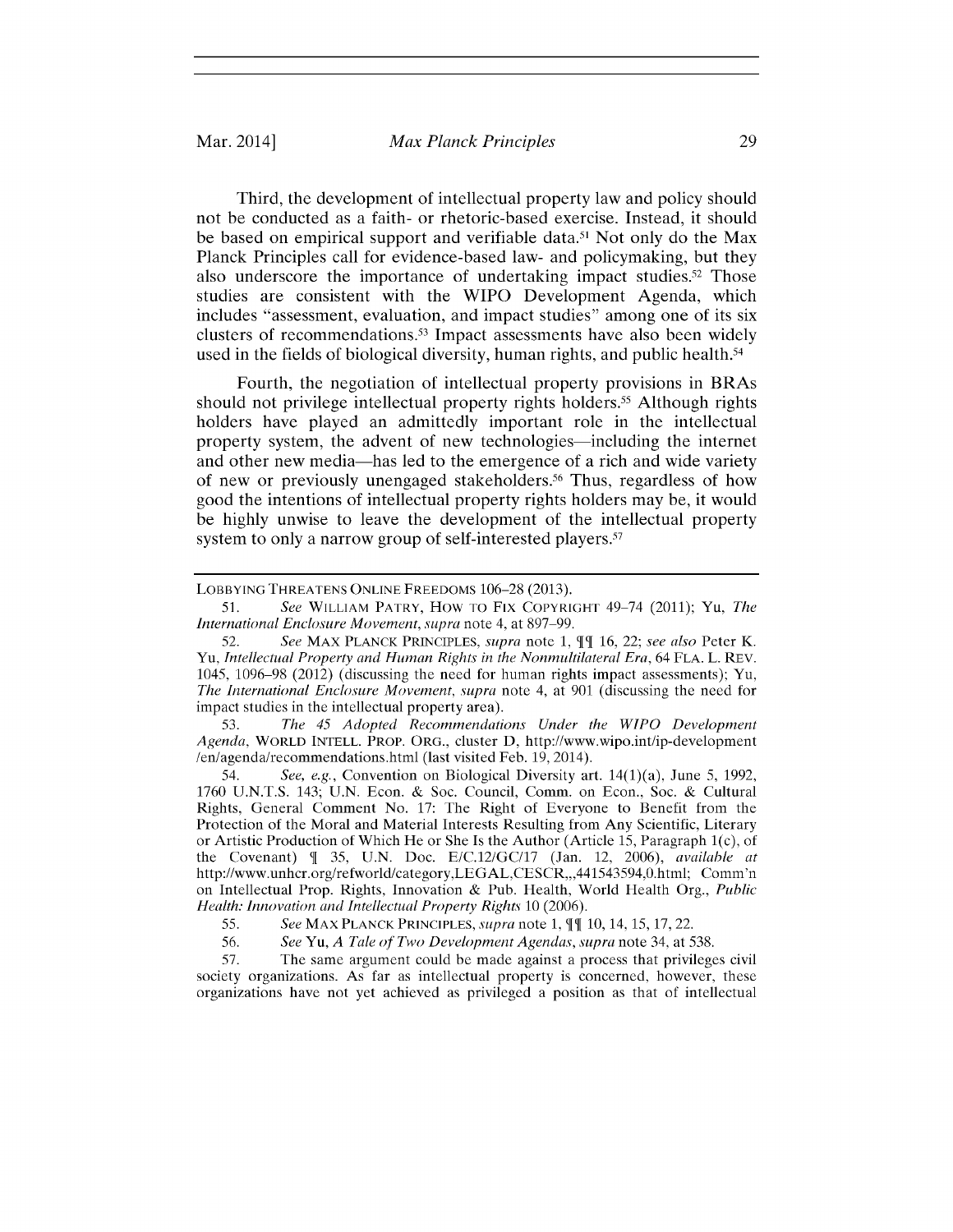Fifth, the negotiation of intellectual property provisions in BRAs should not take on a heavy gloss of trade, investment, or security.<sup>58</sup> In recent years, many developed countries—in particular the United States and members of the European Union-have used intellectual property standards as bargaining chips to negotiate their BRAs." Distorted **by** the focus on trade or investment as the bottom line, the negotiation of many of these standards ends up ignoring incentives they seek to generate and the balance that the intellectual property system traditionally strikes.<sup>60</sup>

Finally, technical assistance should not be provided based on the interests of donor countries or the privileged members of an international intergovernmental organization—be it WIPO or the WTO.<sup>61</sup> While developing countries remain in need of assistance from developed countries, it is important that the former will be able to secure the type of assistance they need. Although the drafters of the Max Planck Principles were concerned about the plight of developing countries, they rightly refrained from taking a paternalistic approach to prescribe what these countries should do. Instead, the document underscores the need for these countries to have technical assistance that takes account of developmental needs.<sup>62</sup>

In sum, the Max Planck Principles provide important guidance on issues **highly** important to the ongoing intellectual property debate. The six contributions highlighted here not only provide a quick recapitulation of the major problems confronting our intellectual property system, but also

property rights holders. Given the current developments, it is also unlikely that they will be able to do so in the near future.

*<sup>58.</sup> See* Peter K. Yu, *Digital Copyright Enforcement Measures and Their Human Rights Threats, in* **HUMAN RIGHTS AND INTELLECTUAL PROPERTY: FROM CONCEPTS TO PRACTICE** (Christophe Geiger ed., forthcoming 2014) (noting the problems raised **by** putting such a heavy trade gloss on intellectual property provisions); Susan Sell, *The Global IP Upward Ratchet, Anti- Counterfeiting and Piracy Enforcement Efforts: The State of Play* **3** (Am. Univ. Wash. Coll. of Law Program of Info. Justice **&** Intellectual Prop., Research Paper Series No. **15,** 2010) (noting the growing use of security to frame demands for higher intellectual property standards), *available at* http://digitalcommons.wcl.american.edu/research/15/.

*<sup>59.</sup> See, e.g., Yu, The International Enclosure Movement, supra* note *4,* at **892-** 94.

**<sup>60.</sup>** *See id.* at **892-901** (discussing an emerging "incentive-investment divide" between national and foreign intellectual property policies).

**<sup>61.</sup>** *See DEERE, supra* **note 29, at** 200-01; Rochelle Cooper Dreyfuss, *TRIPS-Round II: Should Users Strike Back?,* **71 U. CHI.** L. **REV.** 21, **25** (2004).

**<sup>62.</sup>** *See* **MAX PLANCK PRINCIPLES,** *supra note* **1, 27.**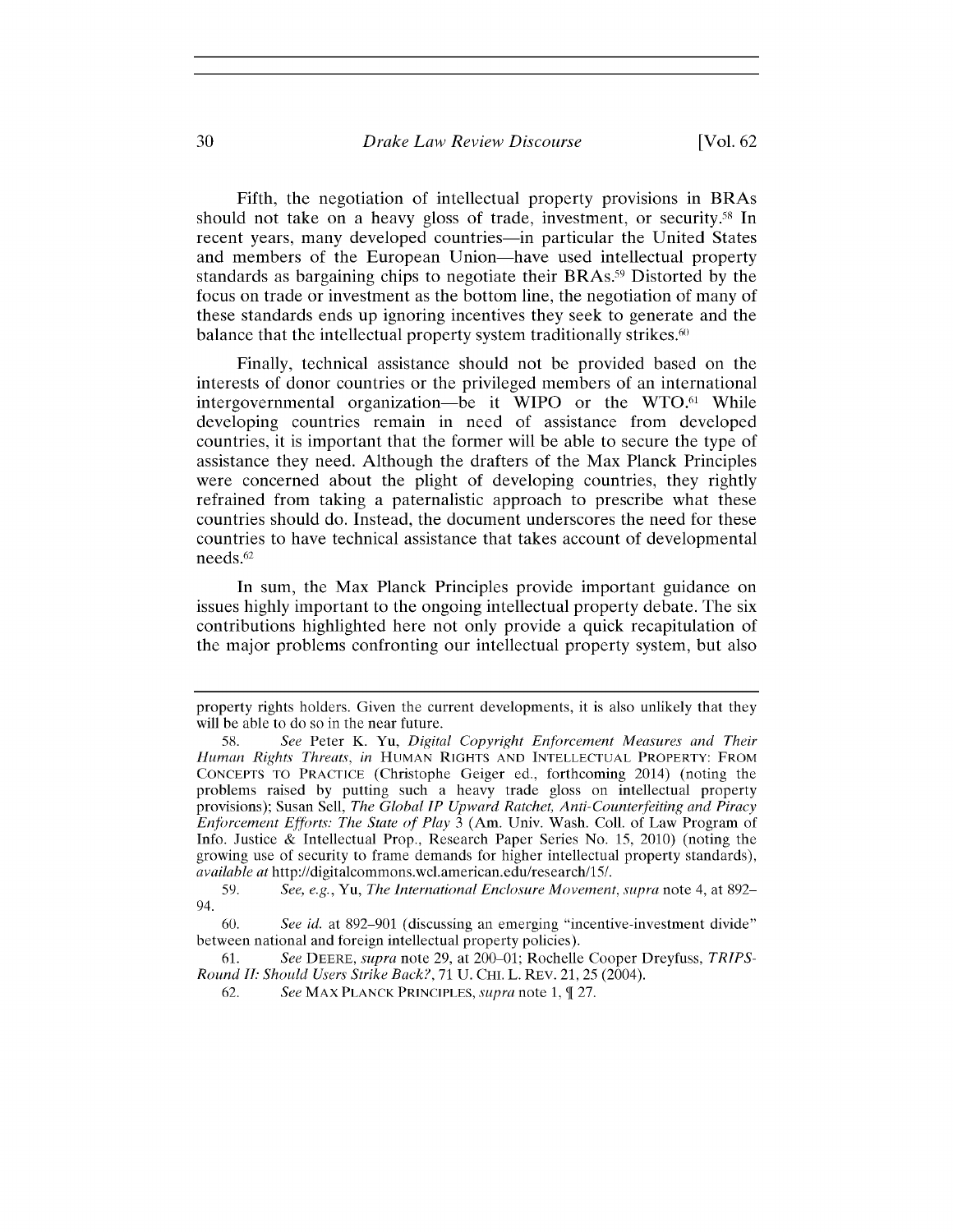#### Mar. 2014] *Max Planck Principles* **31**

remind us about how far the intellectual property policy debate has advanced. Although the issues discussed here have been around for more than a decade now, they did not receive much attention until recently. It is therefore important that developing-country governments and their supporters do not lose sight of the momentum they have built. It is also urgent that they take advantage of the Principles or similar documents to reflect on those BRAs they have already signed and to advance the position they are now taking in ongoing negotiations. <sup>63</sup>

#### IV. **CONCLUSION**

While the Max Planck Principles have made important contributions at both the strategic and discursive levels, they do not speak much about issues concerning the interfaces with BRAs other than the crossdisciplinary interactions between intellectual property and other issue areas. 64 The lack of such discussion was due in large part to the specific design of the document. The challenge of including all the principles in a four-page document is immense, and the drafters inevitably struggled with the usual trade-offs between breadth and brevity. Nevertheless, the omitted interface issues remain important in the context of intellectual property provisions in BRAs.6s

External to the ever-expanding web of BRAs are issues concerning the interface between these agreements and the multilateral trading system. As shown **by** WIPO's recent successful negotiation of the Beijing Treaty on Audiovisual Performances<sup>66</sup> and the Marrakesh Treaty to Facilitate Access to Published Works for Persons Who Are Blind, Visually Impaired, or Otherwise Print Disabled,<sup>67</sup> developed and like-minded countries have not abandoned the multilateral forum, notwithstanding

**<sup>63.</sup>** *See id.* **30.**

*<sup>64.</sup> See id.* **23.**

*<sup>65.</sup> See* Sonja Bartsch et al., *Interfaces: A Concept for the Analysis of Global Health Governance, in* GLOBAL HEALTH **GOVERNANCE AND** THE **FIGHT AGAINST HIV/AIDS 18** (Wolfgang Hein et al. eds., **2007)** (advancing the concept and logic of "interfaces" for analyzing global governance); Peter K. Yu, *Virotech Patents, Viropiracy, and Viral Sovereignty,* 45 ARIZ. **ST. L.J. 1563, 1622 (2013)** (discussing the growing attention on the multifaceted interfaces between and among different international regimes).

**<sup>66.</sup>** Beijing Treaty on Audiovisual Performances, *adopted* June 24, 2012, *available at http://www.wipo.int/treaties/en/text.jsp?file\_id=295837.* 

**<sup>67.</sup>** Marrakesh Treaty to Facilitate Access to Published Works for Persons Who Are Blind, Visually Impaired, or Otherwise Print Disabled, *adopted* June **27,** *2013, available at* http://www.wipo.int/treaties/en/text.jsp?file-id=301016.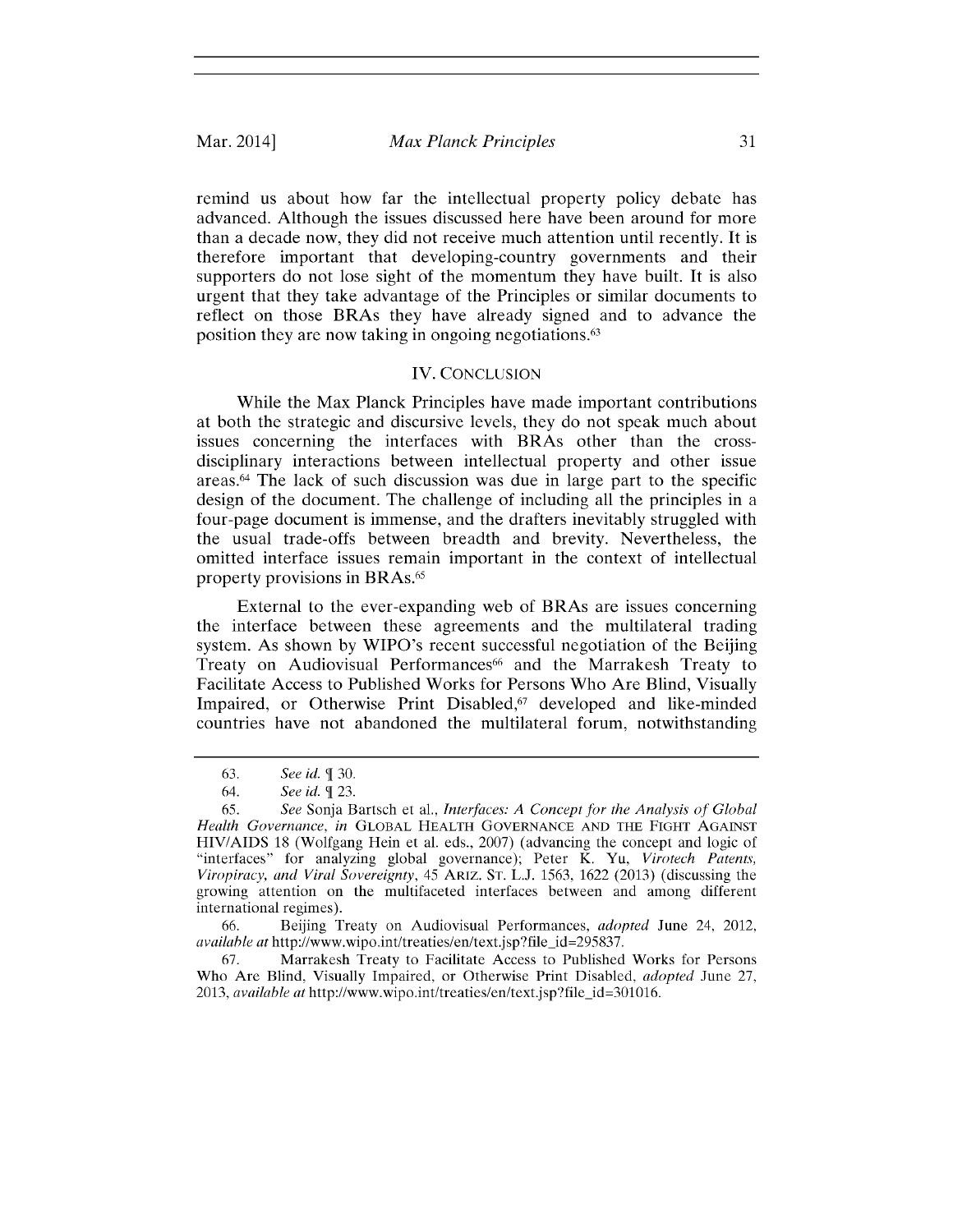their negotiation of BRAs, **ACTA,** the TPP, the TTIP, and the RCEP.68 Instead, BRAs and the multilateral system seem to be developing in a parallel fashion at the same time.69 How the former interfaces with the latter will remain **highly** significant in the near future.

Internally, it is equally important to remember that BRAs vary considerably in goals, participants, format, coverage, language, and emphases. Such variations largely depend on the countries initiating the related agreements. While BRAs initiated **by** the United States tend to be created out of a template, $\pi$  agreements negotiated by other countries contain more variations. The free trade agreements negotiated **by** China, for example, are filled with terms that are specifically tailored to the needs and interests of its negotiating partners.<sup>71</sup> Many of these agreements also seek to achieve noneconomic goals, along with the usual economic or trade-related targets.72 Taken together, all of these variations could eventually precipitate tension, or even conflict, within the international trading and intellectual property systems, leading to what **I** have described as a "battle" of free trade agreements.71

There are still many important and intriguing issues concerning BRAs that the Max Planck Principles have been unable to address. Interestingly, many of these issues will bring us back to the need for having this document in the first place. The development of BRAs has created many new questions and unintended consequences. It is high time we use these

**70.** For discussions of the United States' template-based approach, see Peter Drahos, *BITs and BIPs: Bilateralism in Intellectual Property, 4* **J.** WORLD **INTELL.** PROP. **791,** *794* (2001); Susy Frankel, *Challenging TRIPS-Plus Agreements: The Potential Utility of Non-Violation Disputes,* 12 **J. INT'L ECON.** L. **1023, 1025 (2009);** Andrew T. Guzman, *Why LDCs Sign Treaties that Hurt Them: Explaining the Popularity of Bilateral Investment Treaties,* **38** VA. **J. INT'L** L. **639, 686 (1998).**

**71.** *See Yu, Sinic Trade Agreements, supra* note 20, at **1011-13.**

**72.** *See* Paul **G.** Buchanan, *Security Implications of the TPPA, in No* ORDINARY **DEAL: UNMASKING** THE **TRANS-PACIFIC** PARTNERSHIP FREE TRADE AGREEMENT **82** (Jane Kelsey ed., 2010) (discussing the TPP's security implications); Olivier Cattaneo, *The Political Economy of PTAs, in* BILATERAL **AND** REGIONAL TRADE **AGREEMENTS:** COMMENTARY **AND** ANALYSIS **28,** 42-50 (Simon Lester **&** Bryan Mercurio eds., **2009)** (discussing how political considerations can drive the negotiation of BRAs); Yu, *Sinic Trade Agreements, supra* note 20, at **992-1002** (discussing the noneconomic considerations that drive the negotiation of China's free trade agreements).

**73.** Yu, *Sinic Trade Agreements, supra* note 20, at **1018;** *see also id.* at **1018-27** (discussing this battle).

**<sup>68.</sup>** *See Yu, International Intellectual Property Norm-setting, supra* note **3.**

*<sup>69.</sup> See id.*